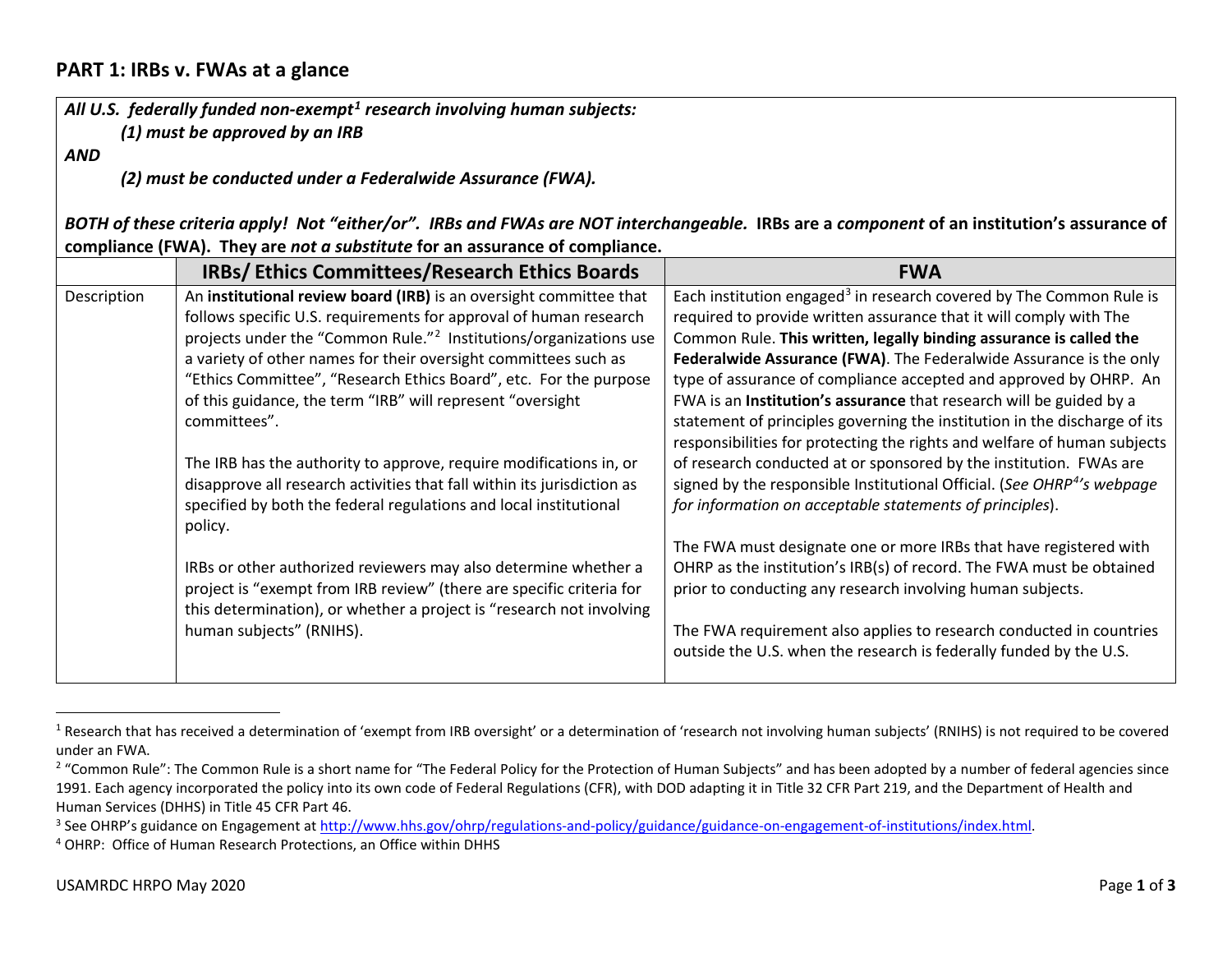<span id="page-1-1"></span><span id="page-1-0"></span>

|               | <b>IRBs/Ethics Committees/Research Ethics Boards</b>                   | <b>FWA</b>                                                                 |
|---------------|------------------------------------------------------------------------|----------------------------------------------------------------------------|
| Applicability | All federally conducted or supported human research must be            | An FWA is required whenever an Institution or organization becomes         |
|               | approved by an IRB or must have received a determination of            | engaged in human subjects research conducted or supported <sup>5*</sup> by |
|               | "exempt" or RNIHS from an IRB or the institution's regulatory          | any U.S. federal department or agency that has adopted the                 |
|               | office, or otherwise be excluded from IRB consideration by an          | Common Rule, unless the research is otherwise exempt from the              |
|               | agency's policy.                                                       | requirements of the Common Rule.                                           |
|               | An institution or organization may have its own IRB, may rely on       | An FWA is required whether the federally conducted or supported            |
|               | another IRB for all of its human research or for individual protocols, | research is conducted at a U.S. institution or at a non-U.S institution.   |
|               | or may be required by the 2018 Common Rule to rely on a single         |                                                                            |
|               | IRB (sIRB) for collaborative (multi-site) research.                    | This also applies to partnering or collaborating                           |
|               |                                                                        | institutions/organizations conduct certain aspects of the research         |
|               | When an institution or organization designates an external IRB for     | activities; for example: local groups that recruit participants or         |
|               | some or all of its research, they must enter into a written            | conduct surveys, local hospital staffs that collect blood for research     |
|               | agreement between the relying institution/organization and the         | purposes, an NGO that administers investigational products, a              |
|               | designated institution/organization.                                   | company that tests devices for the purposes of FDA approval, etc.          |
|               | See "Agreements for external IRB oversight" below.                     |                                                                            |
|               |                                                                        |                                                                            |
| <b>IRB</b>    | All IRBs designated on an institution's/organization's FWA must be     | All IRBs designated on an institution's/organization's FWA must be         |
| registration  | registered with OHRP before the FWA can be approved. See "How          | registered with OHRP before the FWA can be approved. See "How to           |
|               | to apply" below.                                                       | apply" below.                                                              |
|               | IRB Registration is NOT the FWA. IRB registration is a separate        | IRB Registration is NOT the FWA. IRB registration is a separate            |
|               | required component of the FWA <sup>6</sup> .                           | required component of the FWA.                                             |
|               |                                                                        |                                                                            |

 <sup>5</sup> "Supported": U.S. Government provides any funding or other support including equipment, personnel, supplies, locations, etc.

<sup>&</sup>lt;sup>6</sup> U.S. IRBs that review FDA-regulated studies must also register at the OHRP registration site: [http://ohrp.cit.nih.gov/efile.](http://ohrp.cit.nih.gov/efile)